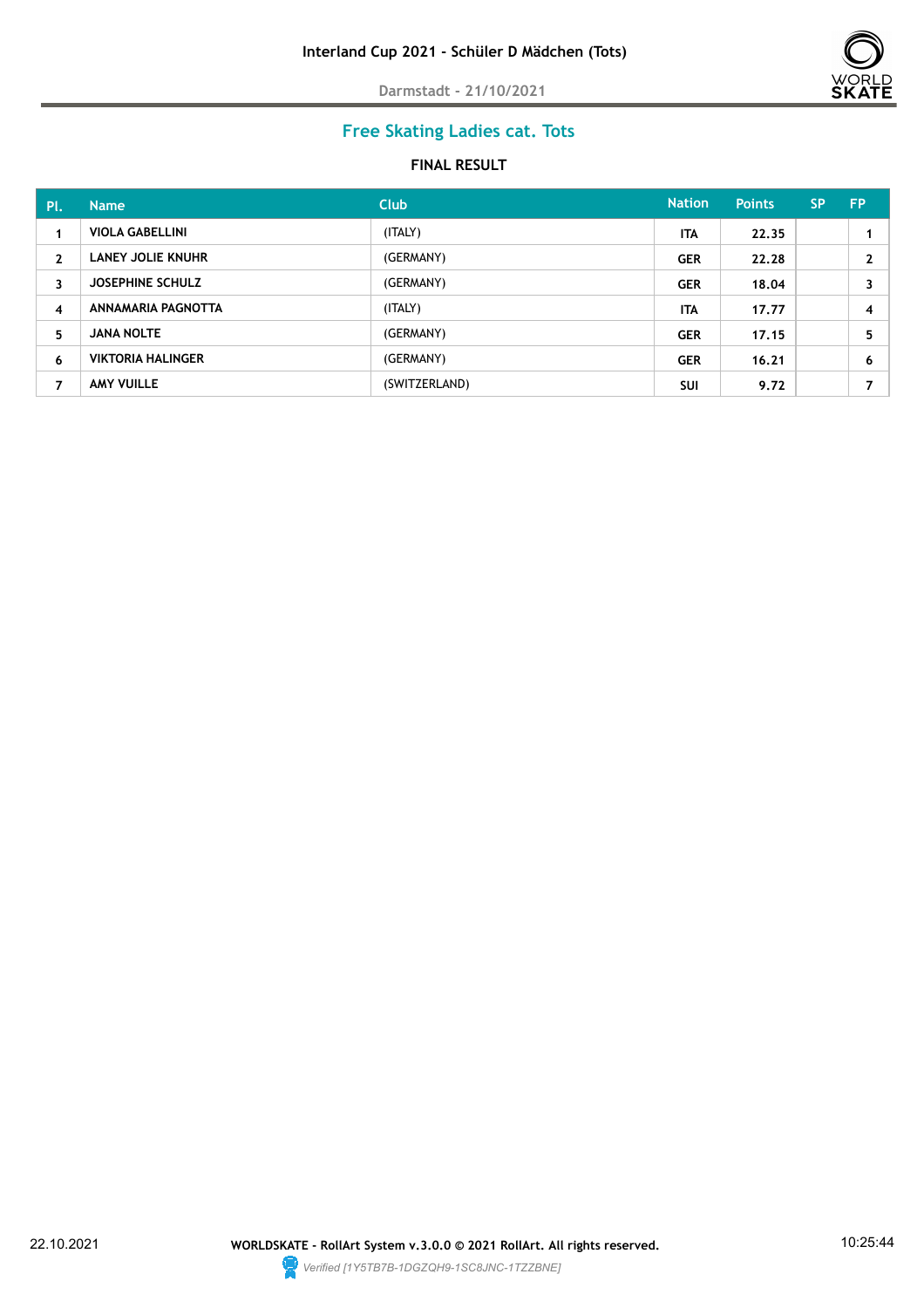

# **Free Skating Ladies cat. Minis**

| Pl.          | <b>Name</b>             | <b>Club</b>   | <b>Nation</b> | <b>Points</b> | <b>SP</b> | <b>FP</b>    |
|--------------|-------------------------|---------------|---------------|---------------|-----------|--------------|
| 1            | <b>MARIE-SOPHIE JOB</b> | (GERMANY)     | <b>GER</b>    | 35.14         |           |              |
| $\mathbf{2}$ | <b>LINN MESSING</b>     | (GERMANY)     | <b>GER</b>    | 30,49         |           | $\mathbf{2}$ |
| 3            | <b>LIA BARKOWSKY</b>    | (GERMANY)     | <b>GER</b>    | 29.09         |           | 3            |
| 4            | SOFIA DE CARLO          | (ITALY)       | <b>ITA</b>    | 28.17         |           | 4            |
| 5            | <b>ANNA MAIER</b>       | (GERMANY)     | <b>GER</b>    | 27.98         |           | 5            |
| 6            | <b>GAIA BIONDI</b>      | (ITALY)       | <b>ITA</b>    | 27,85         |           | 6            |
| 7            | DARIA MOLOSHIKINA       | (ITALY)       | ITA           | 19.52         |           | 7            |
| 8            | <b>DEBORAH VUILLE</b>   | (SWITZERLAND) | <b>SUI</b>    | 17.51         |           | 8            |
| 9            | <b>ALISON JANN</b>      | (SWITZERLAND) | <b>SUI</b>    | 7.49          |           | 9            |
| 10           | <b>OLIVIA CORBAZ</b>    | (SWITZERLAND) | <b>SUI</b>    | 6.61          |           | 10           |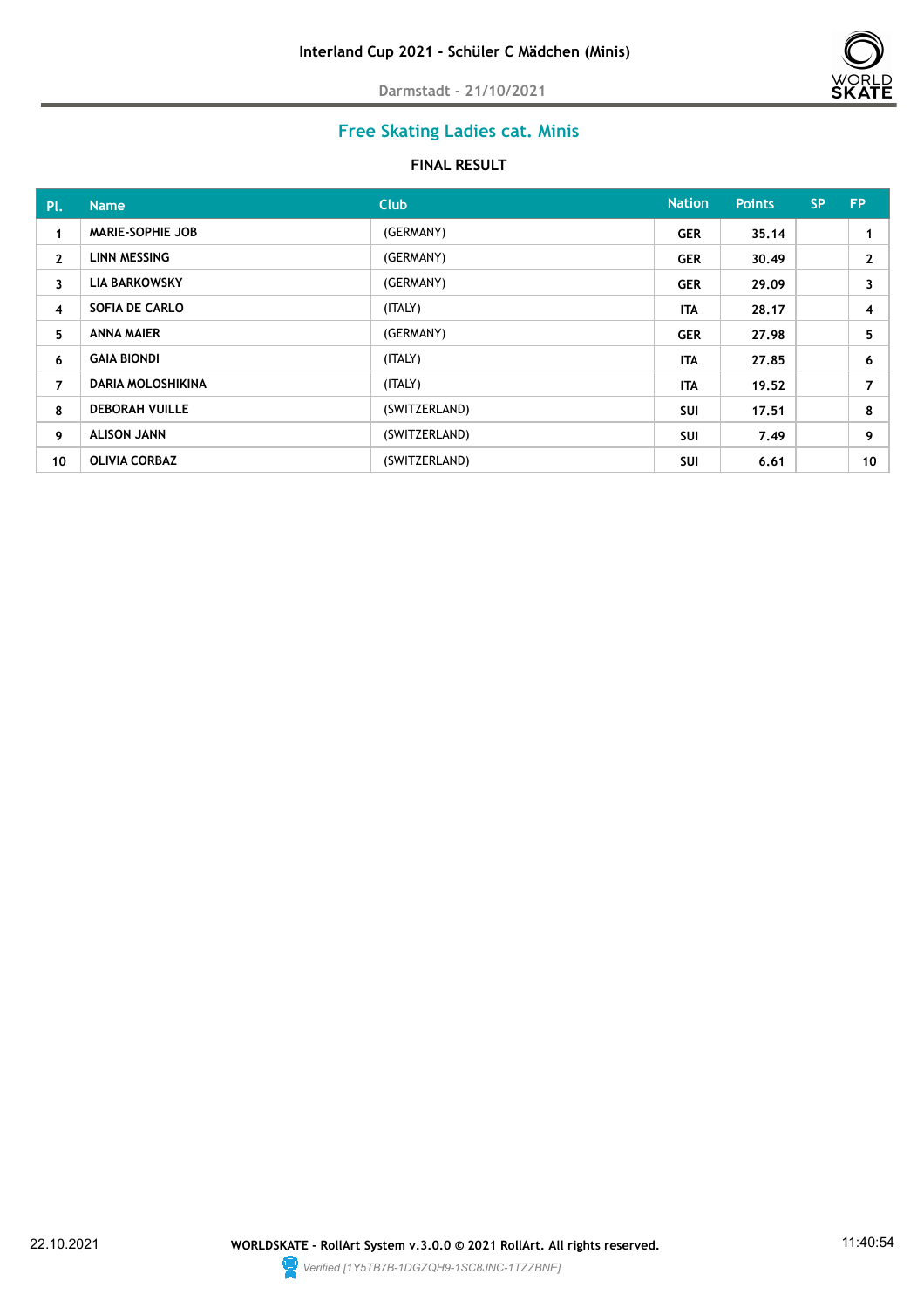

## **Free Skating Ladies cat. Espoire**

| Pl.            | <b>Name</b>                | Club          | <b>Nation</b> | <b>Points</b> | <b>SP</b>      | <b>FP</b>      |
|----------------|----------------------------|---------------|---------------|---------------|----------------|----------------|
| 1              | <b>TOSCA SCHAAP</b>        | (NETHERLANDS) | <b>NED</b>    | 57.77         | 4              |                |
| $\mathbf{2}$   | <b>LILLY ANN OPPERMANN</b> | (GERMANY)     | <b>GER</b>    | 57,41         | $\mathbf{1}$   | 3              |
| 3              | <b>NOEMI GIACOMI</b>       | (ITALY)       | ITA           | 54.62         | $\mathbf{3}$   | 4              |
| 4              | <b>NICA MILOU PFLAUM</b>   | (GERMANY)     | <b>GER</b>    | 54.57         | $\mathbf{2}$   | 5              |
| 5.             | <b>BIANCA GIOVANNINI</b>   | (ITALY)       | ITA           | 51.91         | $\overline{7}$ | $\mathbf{2}$   |
| 6              | LARA ROZANKOWSKI           | (GERMANY)     | <b>GER</b>    | 50.61         | 5              | 6              |
| $\overline{7}$ | <b>CAROLINA KONSTANTY</b>  | (GERMANY)     | <b>GER</b>    | 42.89         | 6              | 8              |
| 8              | NICOLE DAY                 | (SWITZERLAND) | <b>SUI</b>    | 41.41         | 12             | $\overline{7}$ |
| 9              | <b>LYNN VERBERK</b>        | (NETHERLANDS) | <b>NED</b>    | 40.56         | 8              | 10             |
| 10             | <b>GWENN GILSING</b>       | (NETHERLANDS) | <b>NED</b>    | 39,46         | 10             | 9              |
| 11             | CHIARA DI SABATINO MARIA   | (ITALY)       | <b>ITA</b>    | 39.01         | 9              | 11             |
| 12             | URGELL REMOLINS PLANES     | (ANDORRA)     | AND           | 29.39         | 11             | 13             |
| 13             | NATALIA DE BENITO          | (SWITZERLAND) | <b>SUI</b>    | 27.46         | 13             | 12             |
| 14             | <b>ANGELINA AMSTUTZ</b>    | (SWITZERLAND) | <b>SUI</b>    | 22.05         | 14             | 14             |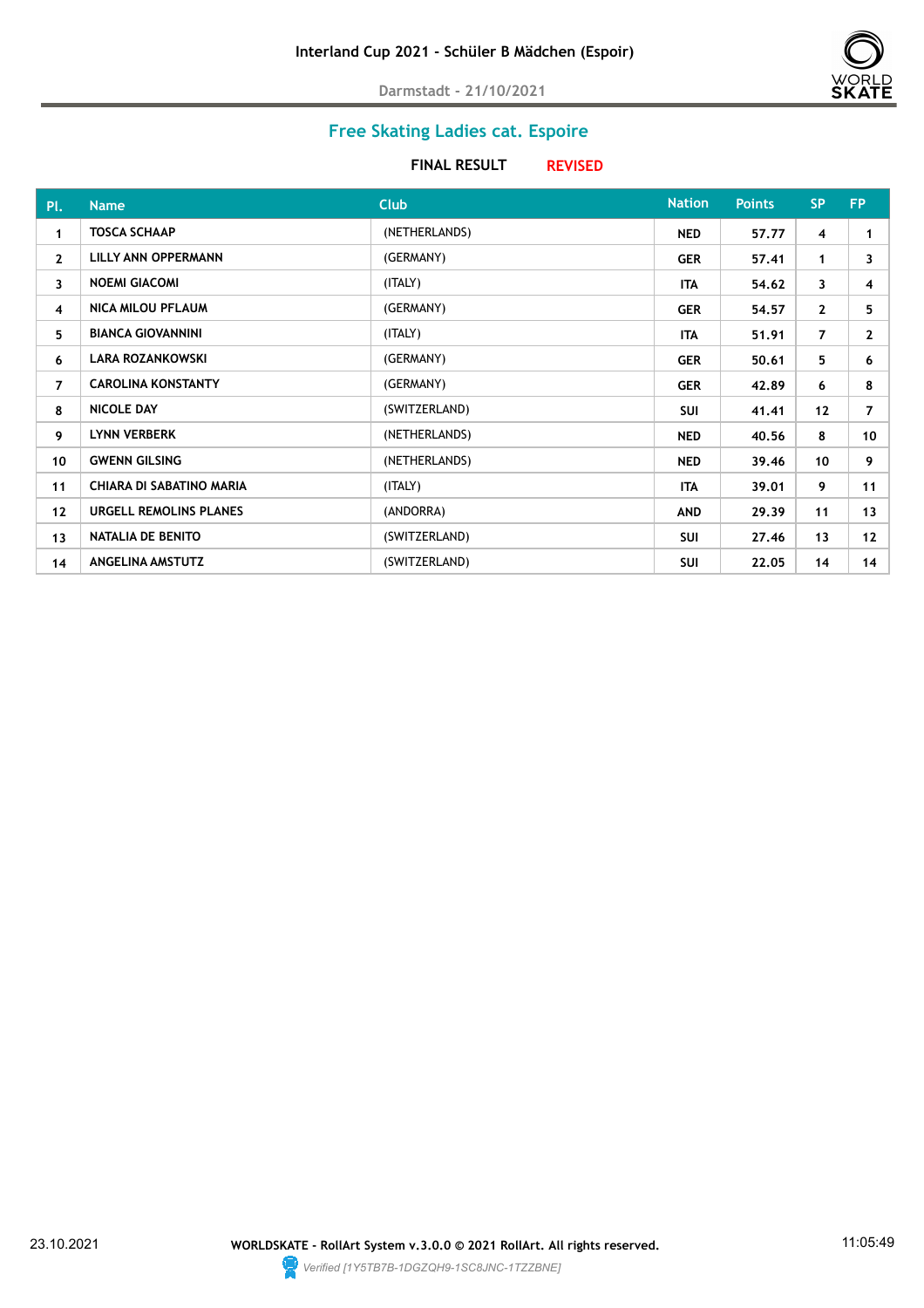

# **Free Skating Men cat. Espoire**

| יום י | Name                   | -1<br>Jlub | Nation               | Points | e n<br>- | FD |
|-------|------------------------|------------|----------------------|--------|----------|----|
|       | <b>TIZIANO MARTINO</b> | (GERMANY)  | GER<br>$\sim$ $\sim$ | 80.68  |          |    |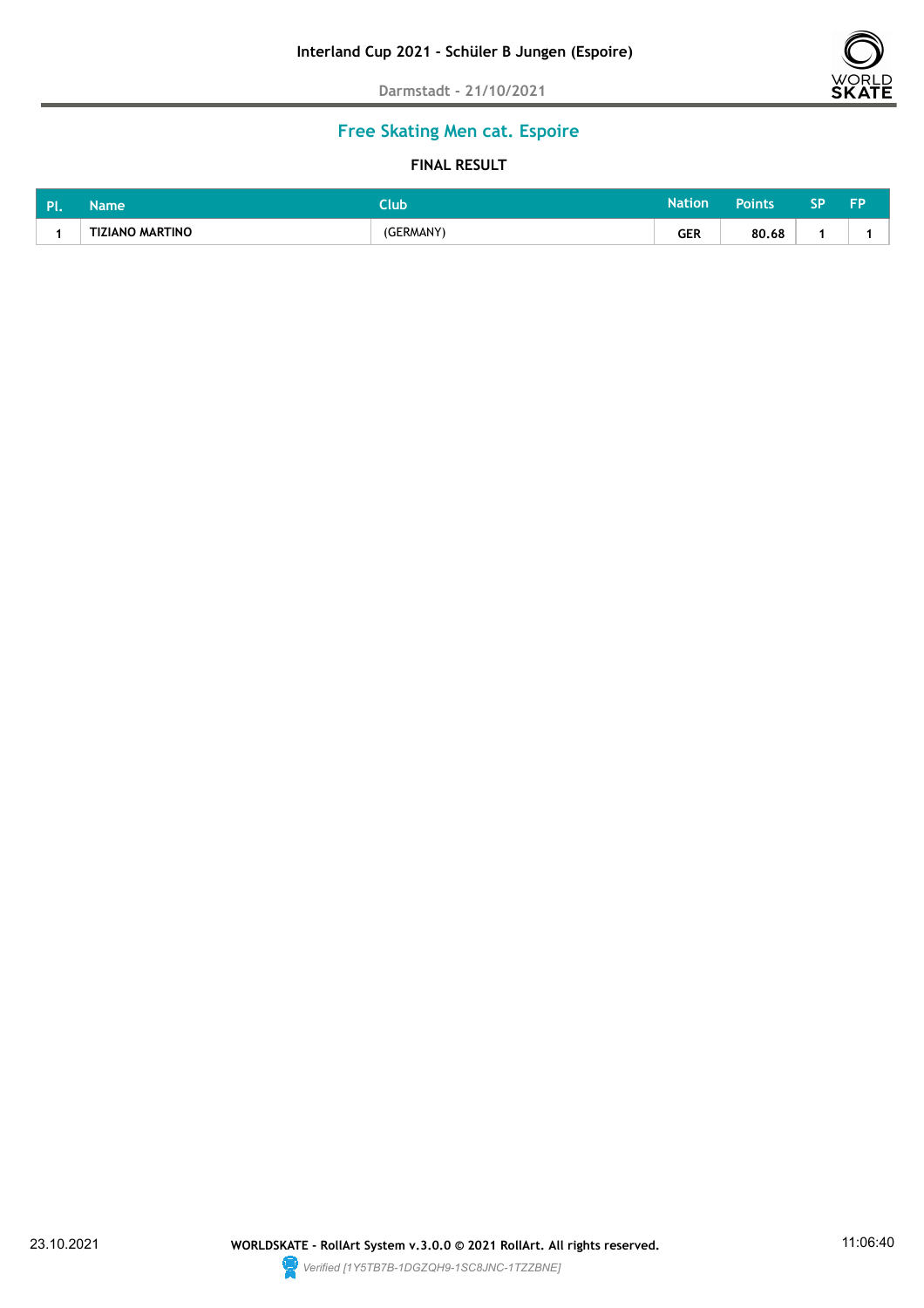

## **Free Skating Ladies cat. Cadets**

| Pl.            | <b>Name</b>                    | <b>Club</b>   | <b>Nation</b> | <b>Points</b> | <b>SP</b>      | <b>FP</b>       |
|----------------|--------------------------------|---------------|---------------|---------------|----------------|-----------------|
| $\mathbf{1}$   | PAULA MARTINEZ LUNAR           | (SPAIN)       | <b>ESP</b>    | 98.89         | $\mathbf{1}$   | $\mathbf{2}$    |
| $\mathbf{2}$   | <b>MARINA ZALAYA ORTIZ</b>     | (SPAIN)       | <b>ESP</b>    | 97.83         | $\mathbf{2}$   | 1               |
| 3              | PAULA BENITO BIELA             | (SPAIN)       | <b>ESP</b>    | 84.98         | $\overline{4}$ | 4               |
| $\overline{4}$ | <b>TIFFANY SCHNABI</b>         | (GERMANY)     | <b>GER</b>    | 84.67         | 5              | 3               |
| 5.             | <b>BEATRICE ZANETTE</b>        | (ITALY)       | <b>ITA</b>    | 70.06         | 6              | 5               |
| 6              | <b>GIORGIA CONTI</b>           | (ITALY)       | <b>ITA</b>    | 65.23         | 9              | 6               |
| $\overline{7}$ | <b>JASMIN SEN</b>              | (GERMANY)     | <b>GER</b>    | 65.16         | 8              | $\overline{7}$  |
| 8              | <b>SVEVA OLIVIERI</b>          | (ITALY)       | <b>ITA</b>    | 59.86         | $\overline{7}$ | 8               |
| 9              | <b>BRENDA LUQUE SANTAMARIA</b> | (ANDORRA)     | <b>AND</b>    | 53.51         | 11             | 9               |
| 10             | <b>LADINA TSCHANZ</b>          | (SWITZERLAND) | <b>SUI</b>    | 45.58         | 13             | 10              |
| 11             | AINA VILANA COLL               | (ANDORRA)     | <b>AND</b>    | 44.28         | 12             | 12              |
| 12             | <b>CLAUDIA KEYNER</b>          | (NETHERLANDS) | <b>NED</b>    | 43.66         | 14             | 11              |
| 13             | <b>ANNA BOESEN</b>             | (DENMARK)     | <b>DEN</b>    | 40.34         | 15             | 14              |
| 14             | PREETHY PRABAGAR               | (SWITZERLAND) | <b>SUI</b>    | 38.16         | 16             | 13              |
| 15             | <b>LADINA NETT</b>             | (SWITZERLAND) | <b>SUI</b>    | 33,31         | 18             | 15              |
| 16             | <b>FREJA SOBAEK</b>            | (DENMARK)     | <b>DEN</b>    | 29.45         | 17             | 16              |
| 17             | <b>KYARA OSER</b>              | (SWITZERLAND) | <b>SUI</b>    | 26.37         | 19             | 17 <sup>2</sup> |
|                | <b>QUINTY VAN LARE</b>         | (NETHERLANDS) | <b>NED</b>    | 33.67         | $\mathbf{3}$   |                 |
|                | <b>PAULA ISSELHORST</b>        | (GERMANY)     | <b>GER</b>    | 24.10         | 10             |                 |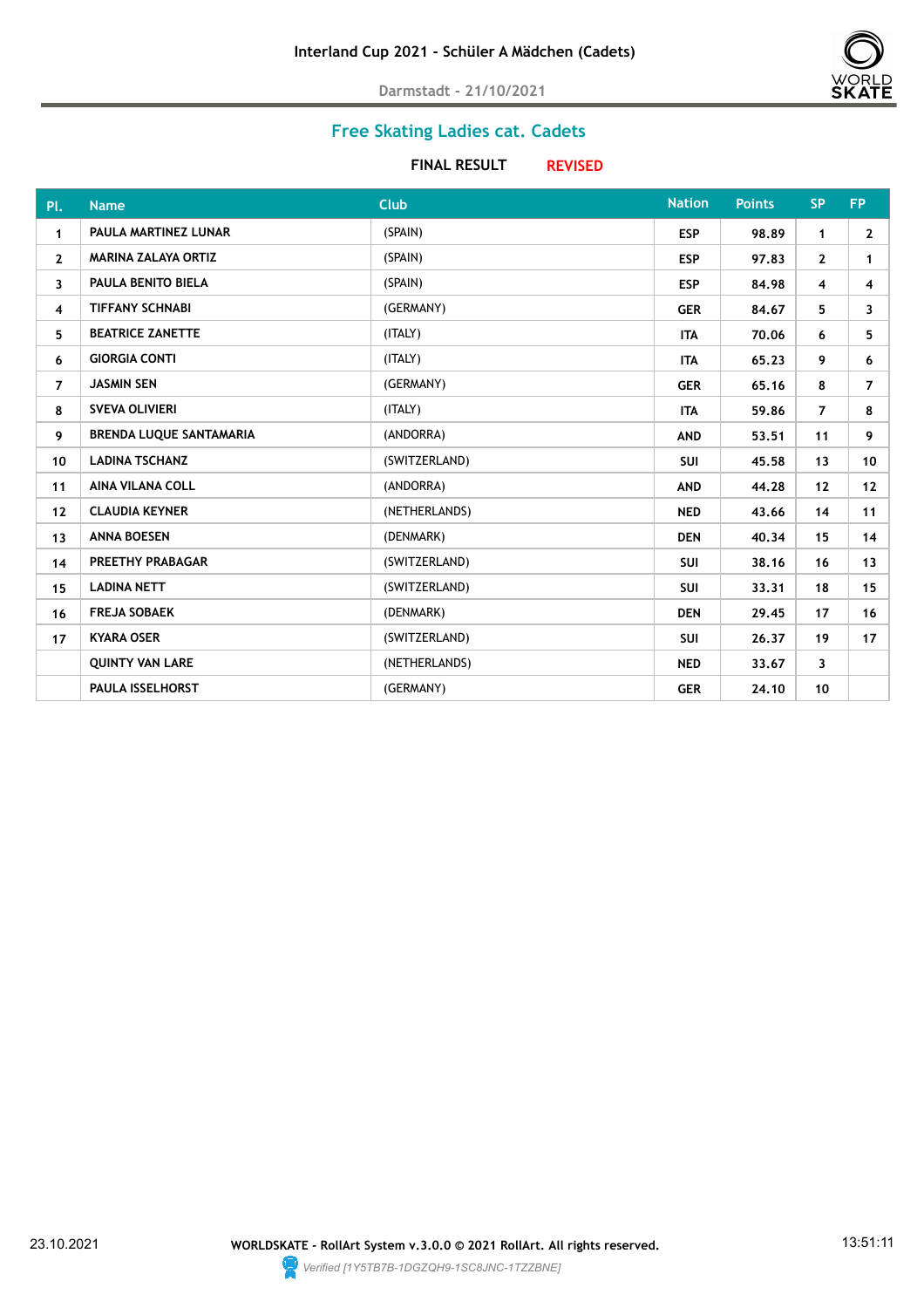

# **Free Skating Men cat. Cadets**

| Pl.          | <b>Name</b>                   | <b>Club</b>   | <b>Nation</b> | <b>Points</b> | <b>SP</b>    | <b>FP</b> |
|--------------|-------------------------------|---------------|---------------|---------------|--------------|-----------|
| 1            | <b>PABLO DOMNIGUEZ MIGUEL</b> | (SPAIN)       | <b>ESP</b>    | 82.21         |              |           |
| $\mathbf{2}$ | <b>ERIC BARBEITOS LOPEZ</b>   | (ANDORRA)     | <b>AND</b>    | 73.06         | 3            | 2         |
| 3            | <b>MARTIN NAVARRO HOYOS</b>   | (SPAIN)       | <b>ESP</b>    | 67.64         | $\mathbf{2}$ | 4         |
| 4            | <b>TIJMEN HENDRIKS</b>        | (NETHERLANDS) | <b>NED</b>    | 66.96         | 6            | 3         |
| 5            | <b>SARI KOCER</b>             | (GERMANY)     | <b>GER</b>    | 61.09         | 4            | 6         |
| 6            | PHILIPP BODAMER               | (GERMANY)     | <b>GER</b>    | 60.99         | 5.           | 5.        |
| 7            | <b>DARIAN ASMUSSEN</b>        | (GERMANY)     | <b>GER</b>    | 54.69         | 7            | 7         |
| 8            | <b>DOMINIC WIESLI</b>         | (SWITZERLAND) | SUI           | 37.58         | 8            | 8         |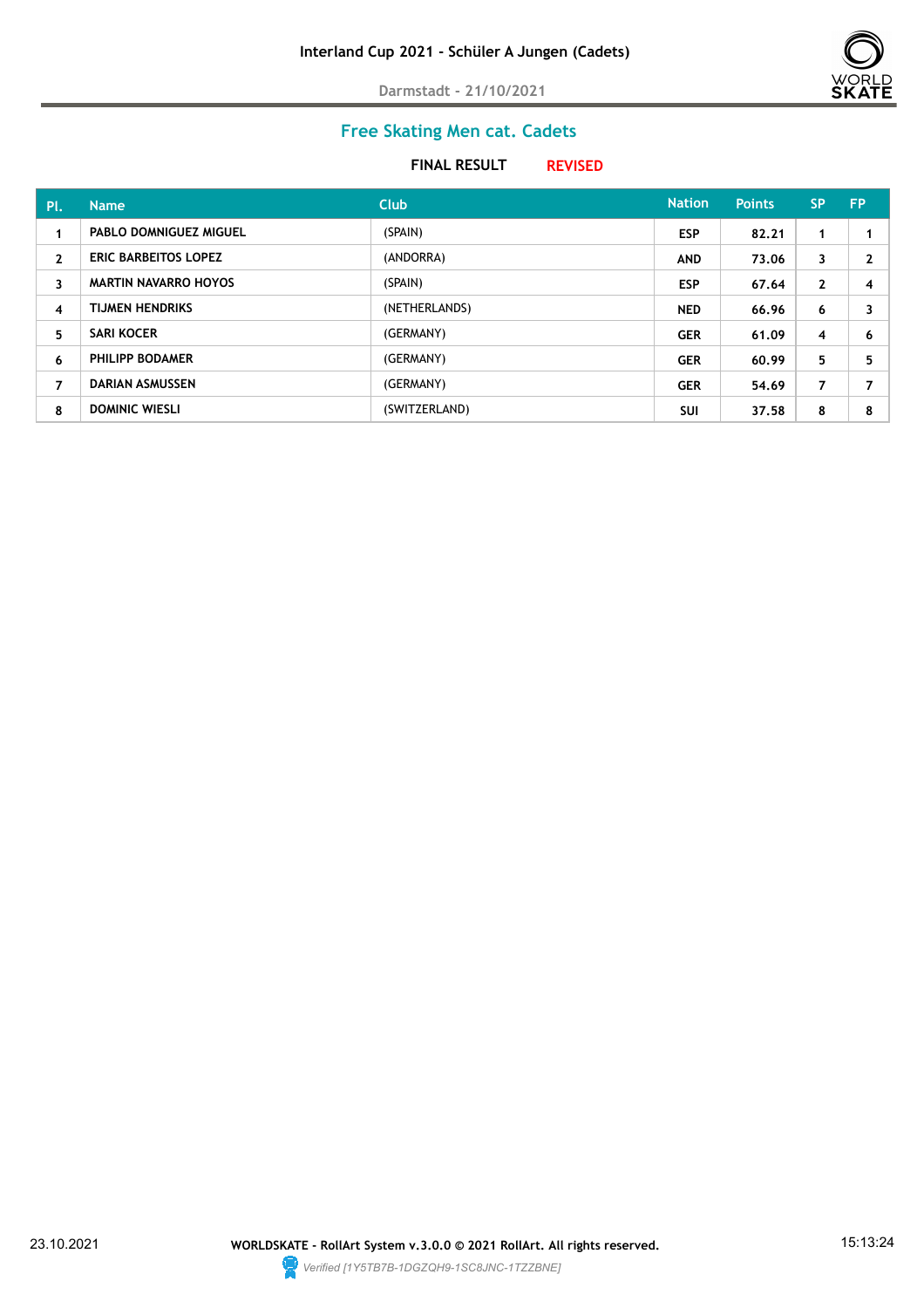

# **Free Skating Ladies cat. Youth**

| PI.          | <b>Name</b>                  | <b>Club</b>   | <b>Nation</b> | <b>Points</b> | <b>SP</b>      | <b>FP</b> |
|--------------|------------------------------|---------------|---------------|---------------|----------------|-----------|
| 1            | LUCIA NAVARRO RUFO           | (SPAIN)       | <b>ESP</b>    | 92.55         | $\mathbf{2}$   |           |
| $\mathbf{2}$ | <b>LUCIA ALEGRE FAJARDO</b>  | (SPAIN)       | <b>ESP</b>    | 90.19         | 1              | 2         |
| 3            | MARIA REINA DIEZ DE RIVERA   | (SPAIN)       | <b>ESP</b>    | 76.93         | 3              | 3         |
| 4            | <b>JANNA GALABERT GASCH</b>  | (ANDORRA)     | <b>AND</b>    | 68.44         | 5.             | 4         |
| 5            | MAI PHAM NGOC                | (GERMANY)     | <b>GER</b>    | 62.43         | 6              | 6         |
| 6            | MARIETTA AYTEKIN             | (GERMANY)     | <b>GER</b>    | 62.25         | 4              | 7         |
| 7            | <b>LEONIE KEIL</b>           | (GERMANY)     | <b>GER</b>    | 61.22         | $\overline{7}$ | 5         |
| 8            | <b>ZOE FRISCHMUTH</b>        | (SWITZERLAND) | <b>SUI</b>    | 33.35         | 8              | 9         |
| 9            | <b>MOLLY FOLKE BENDSTRUP</b> | (DENMARK)     | <b>DEN</b>    | 32.14         | 9              | 8         |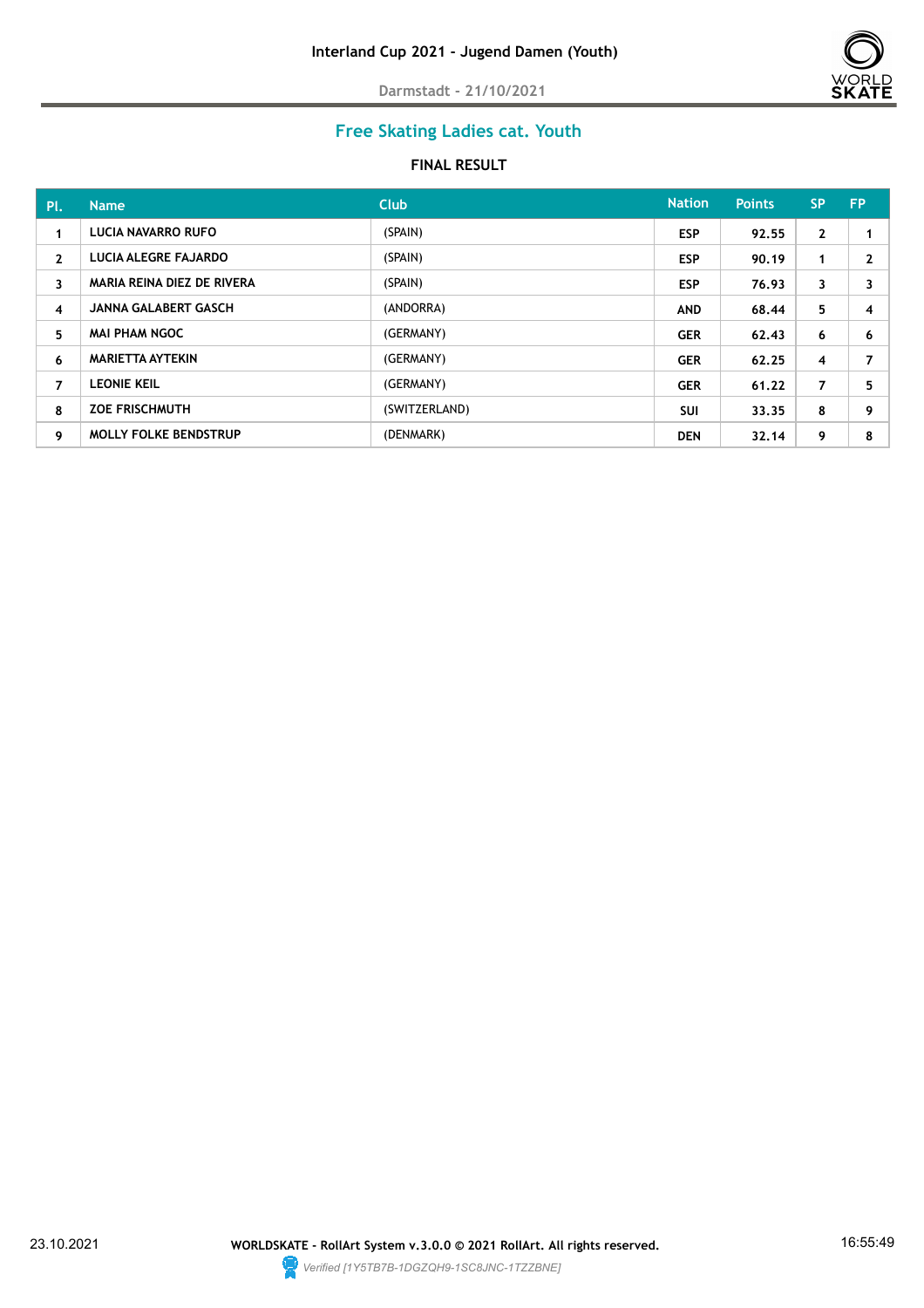

# **Free Skating Men cat. Youth**

| <b>DI</b> | Name                  | $\mathbf{C}$<br>∟lub | Nation     | <b>Points</b> | <b>SP</b> | <b>FP</b> |
|-----------|-----------------------|----------------------|------------|---------------|-----------|-----------|
|           | <b>LUCA TAMBURINI</b> | (ITALY)              | <b>ITA</b> | 103.20        |           |           |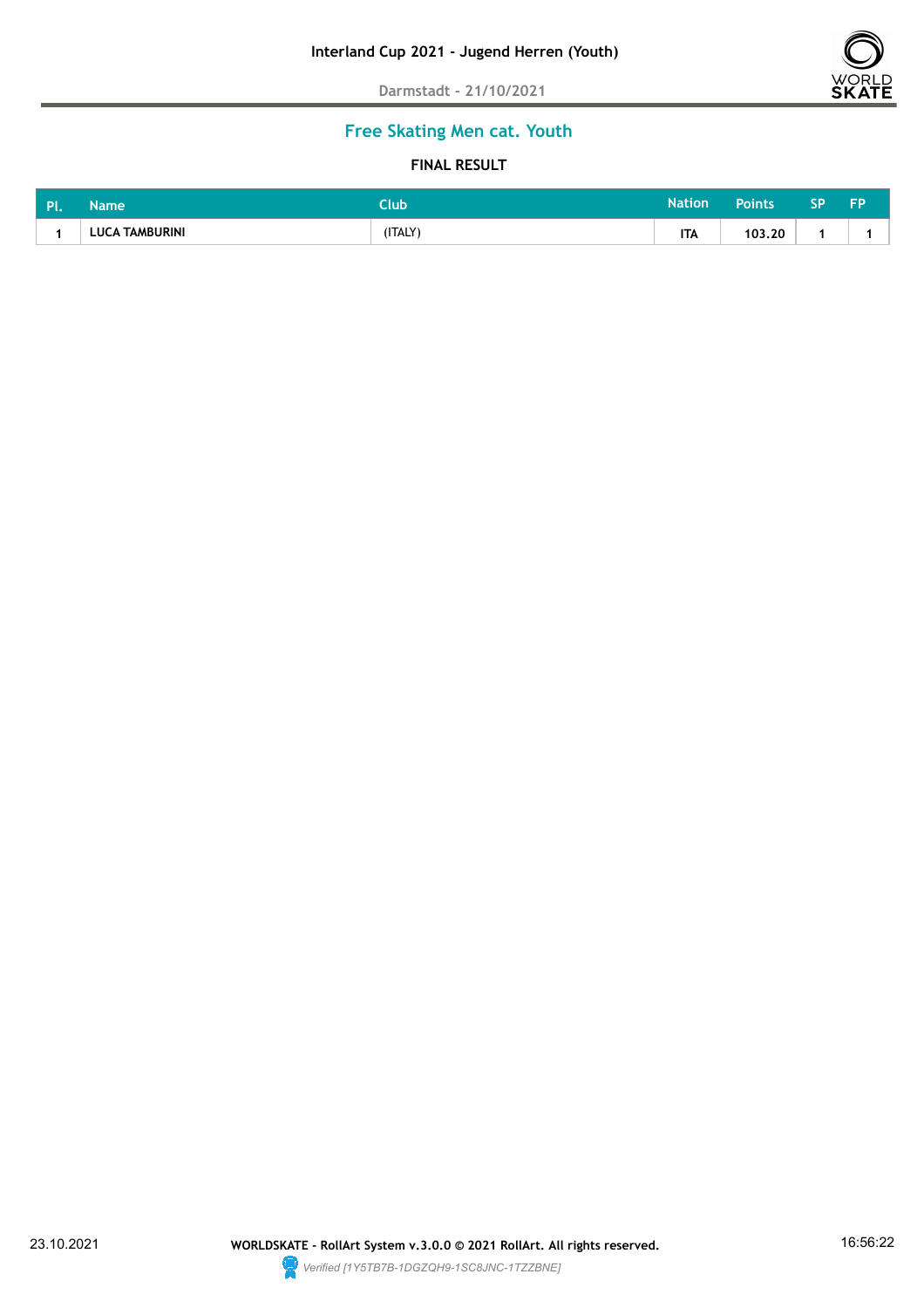

# **Free Skating Ladies cat. Juniores**

| Pl.            | <b>Name</b>                       | <b>Club</b>   | <b>Nation</b> | <b>Points</b> | <b>SP</b>      | <b>FP</b>         |
|----------------|-----------------------------------|---------------|---------------|---------------|----------------|-------------------|
| 1              | NAIARA TENA GORRINDO              | (SPAIN)       | <b>ESP</b>    | 121.89        | 1.             | 1                 |
| $\mathbf{2}$   | AINA LAFUENTE GRAUPERA            | (SPAIN)       | <b>ESP</b>    | 109.54        | $\mathbf{2}$   | $\mathbf{z}$      |
| 3              | ANNE SOPHIE SCHIEFER              | (GERMANY)     | <b>GER</b>    | 103.60        | 3              | 3                 |
| 4              | <b>ALINA ERB</b>                  | (SWITZERLAND) | <b>SUI</b>    | 92.33         | $\overline{4}$ | 4                 |
| 5.             | <b>JUDIT SCHNEIDER VILADECANS</b> | (SPAIN)       | <b>ESP</b>    | 87.39         | 5              | 5                 |
| 6              | PASCALINA KOSTARA                 | (GERMANY)     | <b>GER</b>    | 73.32         | $\overline{7}$ | 6                 |
| $\overline{7}$ | SINA PISSARIUS                    | (GERMANY)     | <b>GER</b>    | 65.90         | 6              | 7                 |
| 8              | <b>MARIA EIRUP</b>                | (DENMARK)     | <b>DEN</b>    | 53.76         | 8              | 8                 |
| 9              | <b>MIREILLE BOUVERAT</b>          | (SWITZERLAND) | <b>SUI</b>    | 50.61         | 9              | 9                 |
| 10             | <b>MATILDE GRASSUCCI</b>          | (ITALY)       | <b>ITA</b>    | 46.50         | 10             | 11                |
| 11             | <b>HANNAH SIMONS</b>              | (SWITZERLAND) | <b>SUI</b>    | 45.52         | 12             | 10                |
| 12             | <b>SHANNYN OSER</b>               | (SWITZERLAND) | <b>SUI</b>    | 42.11         | 11             | $12 \overline{ }$ |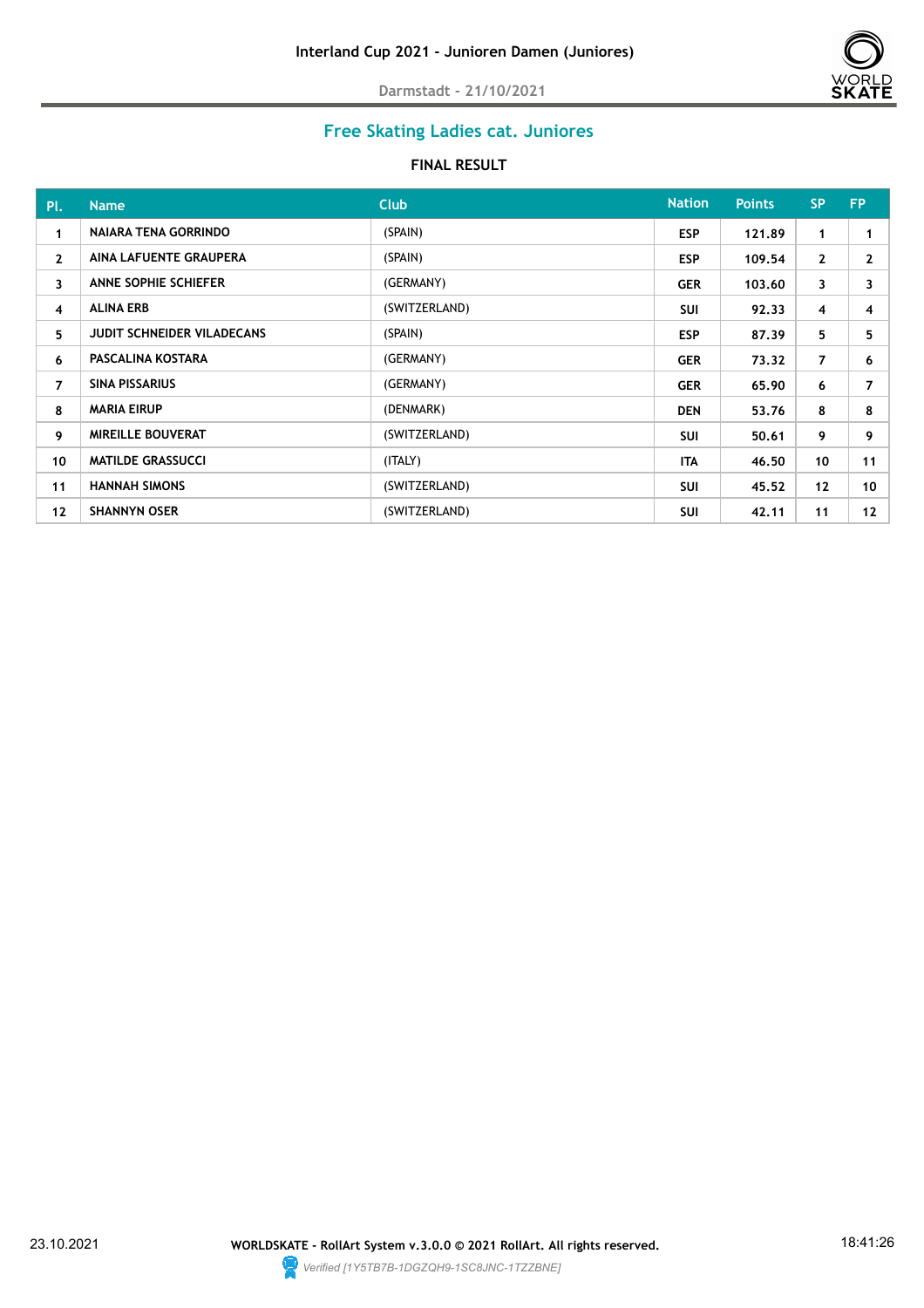

## **Free Skating Men cat. Juniores**

| -Pl.              | <b>Name</b>                  | <b>Club</b>   | <b>Nation</b> | <b>Points</b> | <b>SP</b> | <b>FP</b> |
|-------------------|------------------------------|---------------|---------------|---------------|-----------|-----------|
|                   | <b>NOAH HIRSCH</b>           | (GERMANY)     | <b>GER</b>    | 122.55        | າ<br>L    |           |
| $\mathbf{r}$<br>L | <b>MIGUEL CASES MIRALLES</b> | (SPAIN)       | <b>ESP</b>    | 122.31        |           |           |
| 3                 | <b>BIEL JANE VILA</b>        | (SPAIN)       | <b>ESP</b>    | 104.19        |           |           |
| 4                 | <b>RICCARDO PIZZIN</b>       | (ITALY)       | <b>ITA</b>    | 83.69         | 4         | 4         |
| 5                 | ANDRÉ WIESLI                 | (SWITZERLAND) | <b>SUI</b>    | 48.66         | 5         |           |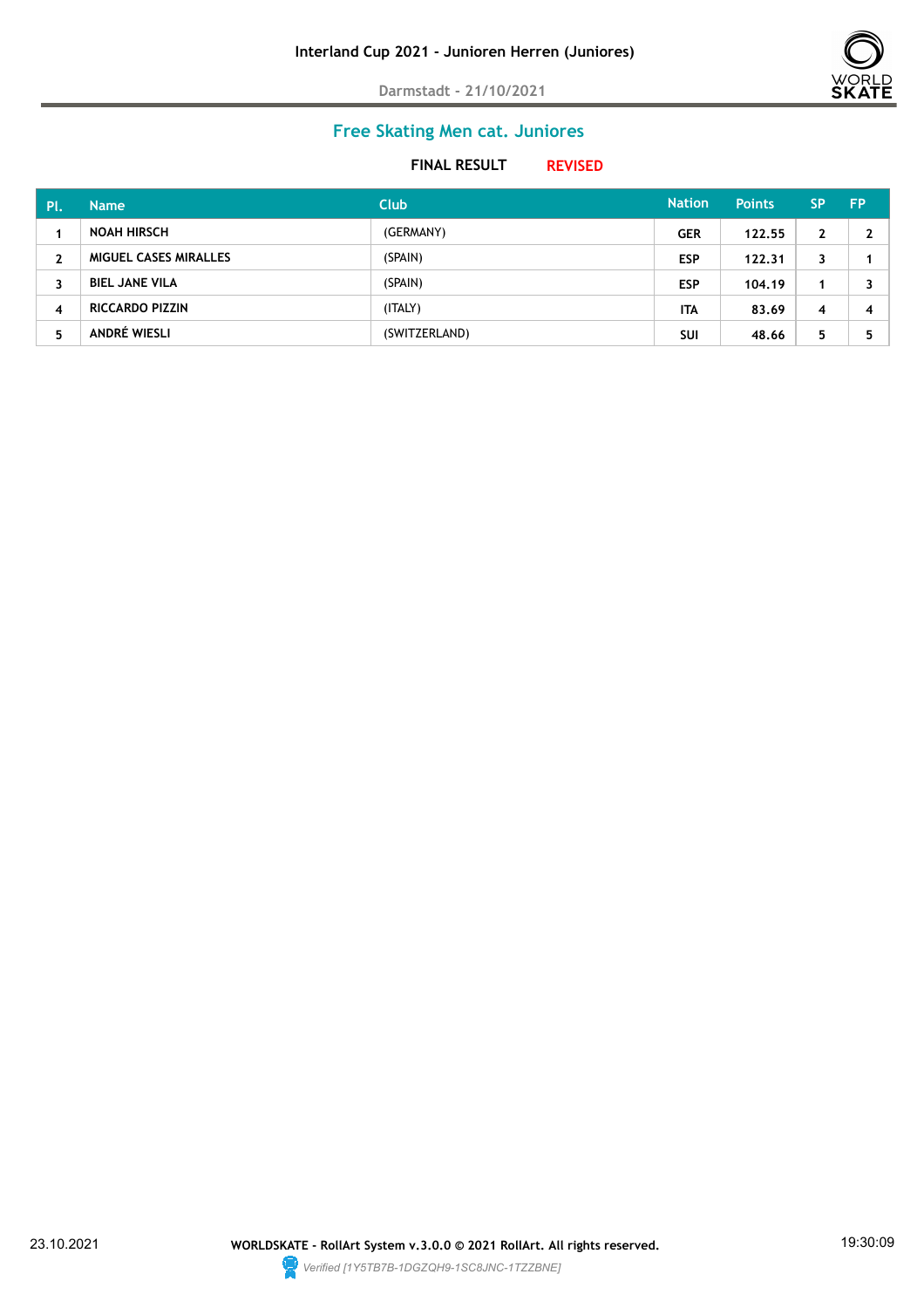

# **Free Skating Ladies cat. Seniores**

| Pl.            | <b>Name</b>                     | <b>Club</b>   | <b>Nation</b> | <b>Points</b> | <b>SP</b>      | <b>FP</b>    |
|----------------|---------------------------------|---------------|---------------|---------------|----------------|--------------|
| 1              | NONAYA CUERVO SANJURIJO         | (SPAIN)       | <b>ESP</b>    | 124.25        | 1              | 1            |
| $\overline{2}$ | <b>SOFIE HOFFERBERTH</b>        | (GERMANY)     | <b>GER</b>    | 116.91        | $\mathbf{3}$   | $\mathbf{z}$ |
| 3              | NATALIE ROTENBÄCHER             | (GERMANY)     | <b>GER</b>    | 100.91        | $\mathbf{2}$   | 3            |
| 4              | <b>JULIE BLICHFELD DAVIDSEN</b> | (DENMARK)     | <b>DEN</b>    | 88.79         | 4              | 4            |
| 5              | <b>ANA ABAD VICENTE</b>         | (SPAIN)       | <b>ESP</b>    | 82.98         | 9              | 5            |
| 6              | <b>JAQUELINE SCHMEHL</b>        | (GERMANY)     | <b>GER</b>    | 81.90         | $\overline{7}$ | 6            |
| $\overline{7}$ | <b>ELISABETH JANKE</b>          | (GERMANY)     | <b>GER</b>    | 80.15         | 5              | 7            |
| 8              | <b>FABIENNE BACHMANN</b>        | (SWITZERLAND) | <b>SUI</b>    | 77.38         | 8              | 8            |
| 9              | <b>GAIA COLUCCI</b>             | (ITALY)       | <b>ITA</b>    | 74.03         | 6              | 10           |
| 10             | <b>RAHEL ARNOLD</b>             | (SWITZERLAND) | <b>SUI</b>    | 70.30         | 10             | 9            |
| 11             | NATHALIA TJORNEHOJ              | (DENMARK)     | DEN           | 66.41         | 11             | 11           |
| 12             | <b>MIRJAM ARNOLD</b>            | (SWITZERLAND) | <b>SUI</b>    | 53,48         | 12             | 12           |
| 13             | <b>LEA JEGER</b>                | (SWITZERLAND) | <b>SUI</b>    | 34.10         | 13             | 13           |